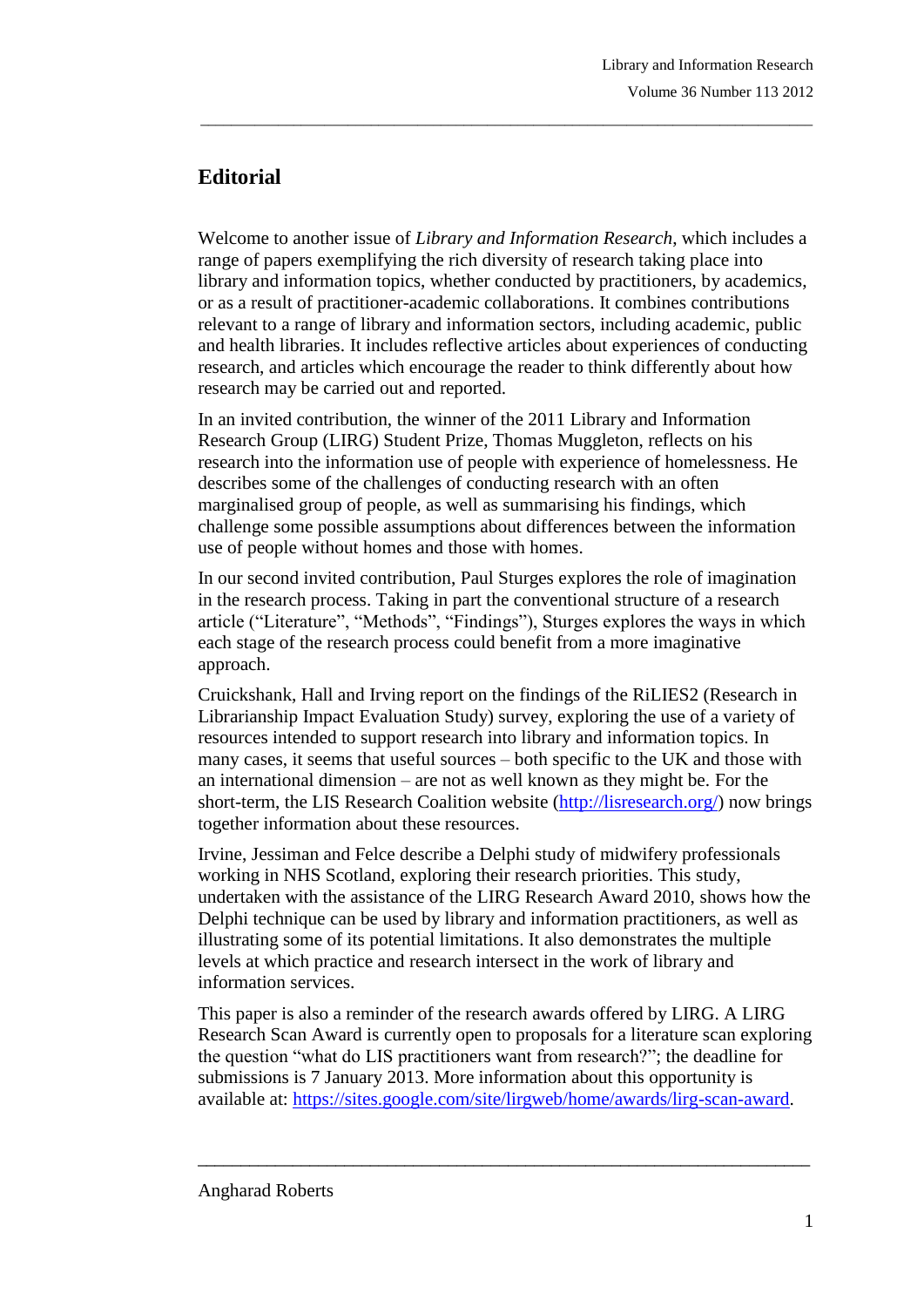Marsh and Evans reflect on their experience of an academic library's involvement in attracting research funding for a university project. They describe the process of collaborating with other departments in their institution, from the initial stage of bid preparation, to carrying out the research, through to the final project evaluation.

\_\_\_\_\_\_\_\_\_\_\_\_\_\_\_\_\_\_\_\_\_\_\_\_\_\_\_\_\_\_\_\_\_\_\_\_\_\_\_\_\_\_\_\_\_\_\_\_\_\_\_\_\_\_\_\_\_\_\_\_\_\_\_\_\_\_\_\_\_\_\_\_\_\_\_\_\_\_\_

The first of our refereed articles offers a different perspective on the topic of academic library engagement with the wider research agenda of universities. Gaby Haddow describes a qualitative study of approaches to research support by libraries in six of the UK's newer universities. The study focuses on library engagement with the Research Assessment Exercise in 2008 and with the forthcoming Research Excellence Framework assessment. This article provides useful and timely insights into some of the challenges facing libraries trying to enhance their role in supporting research, and the approaches they are taking address these issues, including taking on new roles in bibliometric support and research data management and curation, and by developing collections in new ways to support research.

Stuart Palmer also examines quality assessment in academic libraries. Palmer's article discusses an investigation at Deakin University, Australia, which used a qualitative examination of handbook descriptions of academic units or modules to explore possible reasons for differing levels of student satisfaction with library resources, depending on their units of study. The findings suggest that handbook entries which directly mention the importance of the literature may encourage greater student engagement with the library.

Andrew Shenton invites readers to consider the role of the principles paper – articles which use professional experience, as well as the literature or original research, as the basis for conceptualising or modelling aspects of the library and information field. Shenton suggests that this type of paper offers a good opportunity for both practitioners and researchers to distil ideas generated by their work into key statements, which might influence the future development of the profession.

In the final refereed paper, Ship and Robinson explore the role of outreach activities and events in two London library authorities. The findings suggest that combining libraries and learning services, together with hosting special events, may provide one way of revitalising public library services and increasing usage.

Our book reviews should be of interest to readers from a range of sectors: Louise Cooke reviews Garvin (ed.) (2011) *Government information in the 21st Century: International perspectives*; Sally Reeve examines Ruthven and Kelly (eds.) (2011) *Interactive information seeking, behaviour and retrieval*; Justine Sissons writes about Blanchett, Powis and Webb (2012) *A guide to teaching information literacy: 101 practical tips*; and Mathew Stone describes Brettle and Urquhart (eds.) (2012) *Changing roles and contexts for health library and information professionals*.

This issue also provides an opportunity for us to introduce ourselves as the new LIR Editorial Team – Olga Borymchuk, Jan Conway, Jason Eyre, Christopher Walton and myself all hope you find something of interest in these articles. If you

\_\_\_\_\_\_\_\_\_\_\_\_\_\_\_\_\_\_\_\_\_\_\_\_\_\_\_\_\_\_\_\_\_\_\_\_\_\_\_\_\_\_\_\_\_\_\_\_\_\_\_\_\_\_\_\_\_\_\_\_\_\_\_\_\_\_\_\_\_\_\_\_\_\_\_\_\_\_\_